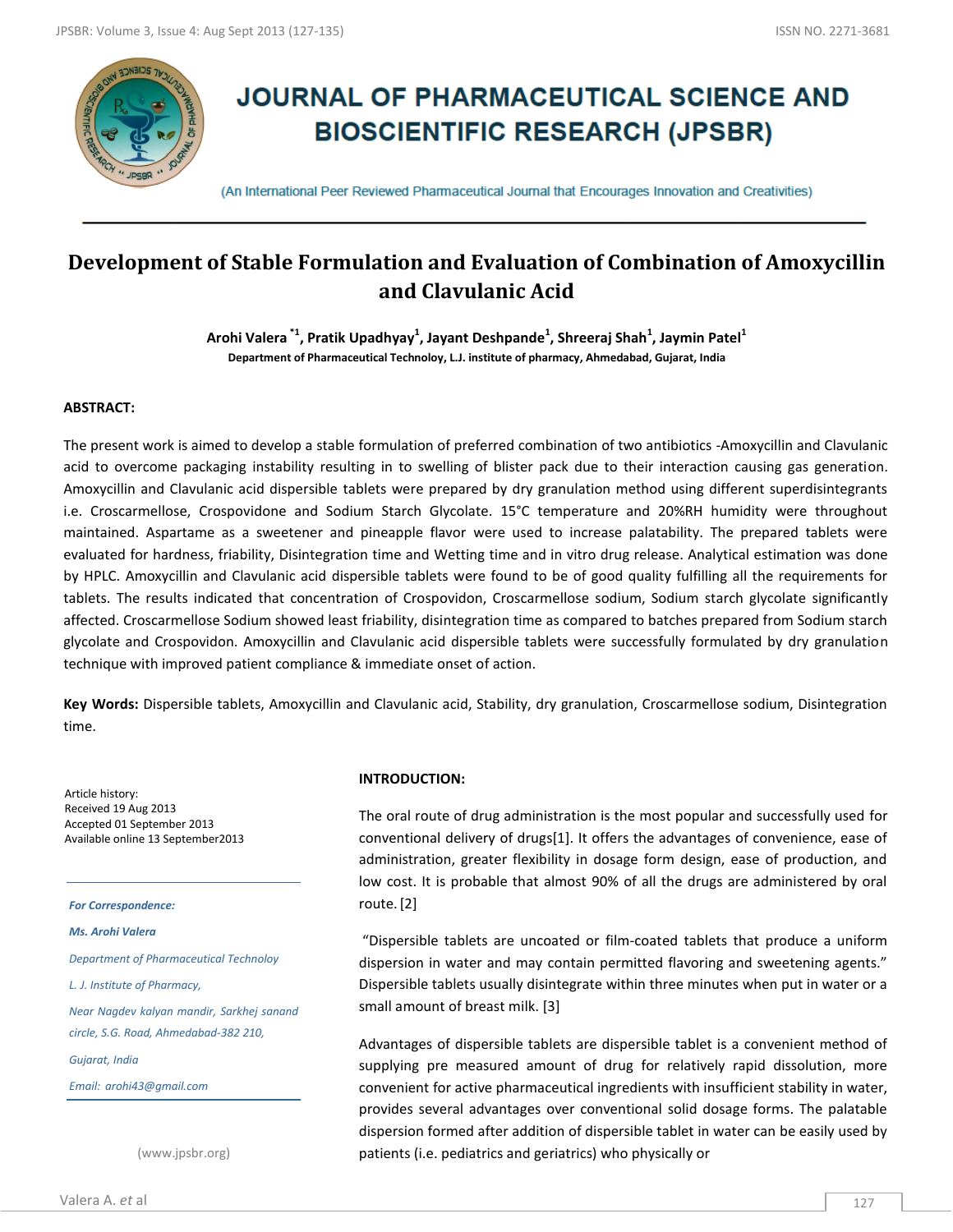psychologically for relatively rapid dissolution, more convenient for active pharmaceutical ingredients with insufficient stability in water, provides several advantages over conventional solid dosage forms. The palatable dispersion formed after addition of dispersible tablet in water can be easily used by patients (i.e. pediatrics and geriatrics) who physically or psychologically unable to swell tablets and capsules. Dispersible tablets are intended to disperse in water before administration, so drugs remain in solid dosage form till it is consumed. Therefore Dispersible tablets have advantages of both solid and liquid dosage forms, i.e. portable dosage form, long shelf life, temper-proof dosage form, low cost and faster rate of production, easy and cheap to package and ship, rapid onset of action and hence quick onset of action, relatively large dose of dug can be administered by dispersible tablets as compare to orodispersible tablets and mouth dissolving film, easy to dispense and: they require minimal manipulation by health professionals and parents prior to use which minimizes the risk of errors. [4]

Amoxicillin Clavulanic acid dispersible tablet is used to treat certain infections caused by bacteria, including infections of the ears, lungs, sinus, skin, and urinary tract. Amoxicillin is in a class of medications called penicillin-like antibiotics. It works by stopping the growth of bacteria. Clavulanic acid is in a class of medications called beta-lactamase inhibitors. It works by preventing bacteria from destroying amoxicillin. [5, 6]

On the basis of market product evaluation, blister packings containing this formulation are noticed swollen i.e. mainly because degradation of Amoxycillin trihydrate in to solid plus gas by hydrolysis. [7] To meet this challenge there were two dimensions:

- 1. To develop stable formulation of Amoxicillin trihydrate and Clavulanate Potassium dispersible tablets, so as to avoid degradation of Amoxycillin Trihydrate
- 2. Blister pack may be replaced by strip pack.

To develop the formulation with good palatability and good mechanical strength as these are the crucial parameters to be considered while developing a dispersible tablet.[8]

The effect of selected process parameters on critical properties of dispersible tablets were studied, on the basis of disintegration time, wetting time, uniformity of dispersion, friability, hardness and dissolution profile.

## **MATERIALS AND METHODS**

Amoxycillin Trihydrate IP, Clavulanate Potassium, Avicel pH 112, Crosscarmellose Sodium, Sodium Starch Glycolate, Polyplasdone XL, Magnesium Stearate IP, Talc IP, Aerosil USNF, Orange flavor, Pineapple flavor, Sunset yellow color, Quinoline yellow color, Aspartame BP were obtained as a gift sample from Cadila Pharmaceuticals Limited (Dholka, Ahmedabad).

#### **Method: Dry granulation [9]**

In the present research work, dispersible tablets of Amoxycillin and Clavulanic acid is formulated using dry granulation method. Wet granulation method was not used because this formulation is highly sensitive to moisture and temperature conditions. Preliminary trials were taken by using direct compression method and poor flow of the blend was observed. Therefore, dry granulation method is selected for all future batches.

As the Clavulanic acid is hygroscopic and thermo labile, the processing condition is continuously maintained at 15°C and 20% RH and at higher temperature condition Clavulanic acid showed discoloration due to degradation.

#### **Procedure:**

## **Table 1: Formulation of batches**

| <b>FORMULATION</b>         | Quantity for 1 tablet (mg) |
|----------------------------|----------------------------|
| INGREDIENTS                |                            |
| Amoxycillin trihydrate     | 400                        |
| Clavulanate potassium: MCC | 142.56                     |
| Avicel pH 112 (MCC)        | 253.44                     |
| Croscarmellose sodium      | 19.22                      |
| Talc                       | 4.5                        |
| Magnesium stearate         | 9                          |
| Croscarmellose sodium      | 19.22                      |
| Talc                       | 9                          |
| Aspartame                  | 14                         |
| Flavor orange DC 116       | 14                         |
| Sunset yellow color        | 4.28                       |
| Colloidal silicon dioxide  | 4.5                        |
| Magnesium stearate         | 9                          |
| <b>Total Weight</b>        | 902.72                     |

Amoxycillin Trihydrate was sifted through #20 and Clavulanate Potassium, Avicel pH 112, Superdisintegrant, Colloidal silicon dioxide, Talc were sifted through #40. Both blends were mixed. Magnesium Stearate was sifted through #60 and mixed with the blend in polybag. Slugging of blend was done by using 20 mm round shape punch. 1.8 gm average weight and 6- 10kg/cm2 hardness was set. Slugs were milled by using 1.0 mm screen in multimill. Milled blend sifted through #24. Remaining amount of Superdisintegrant. Aspartame, Flavor, and Talc were sifted through #40 and color sifted through #60.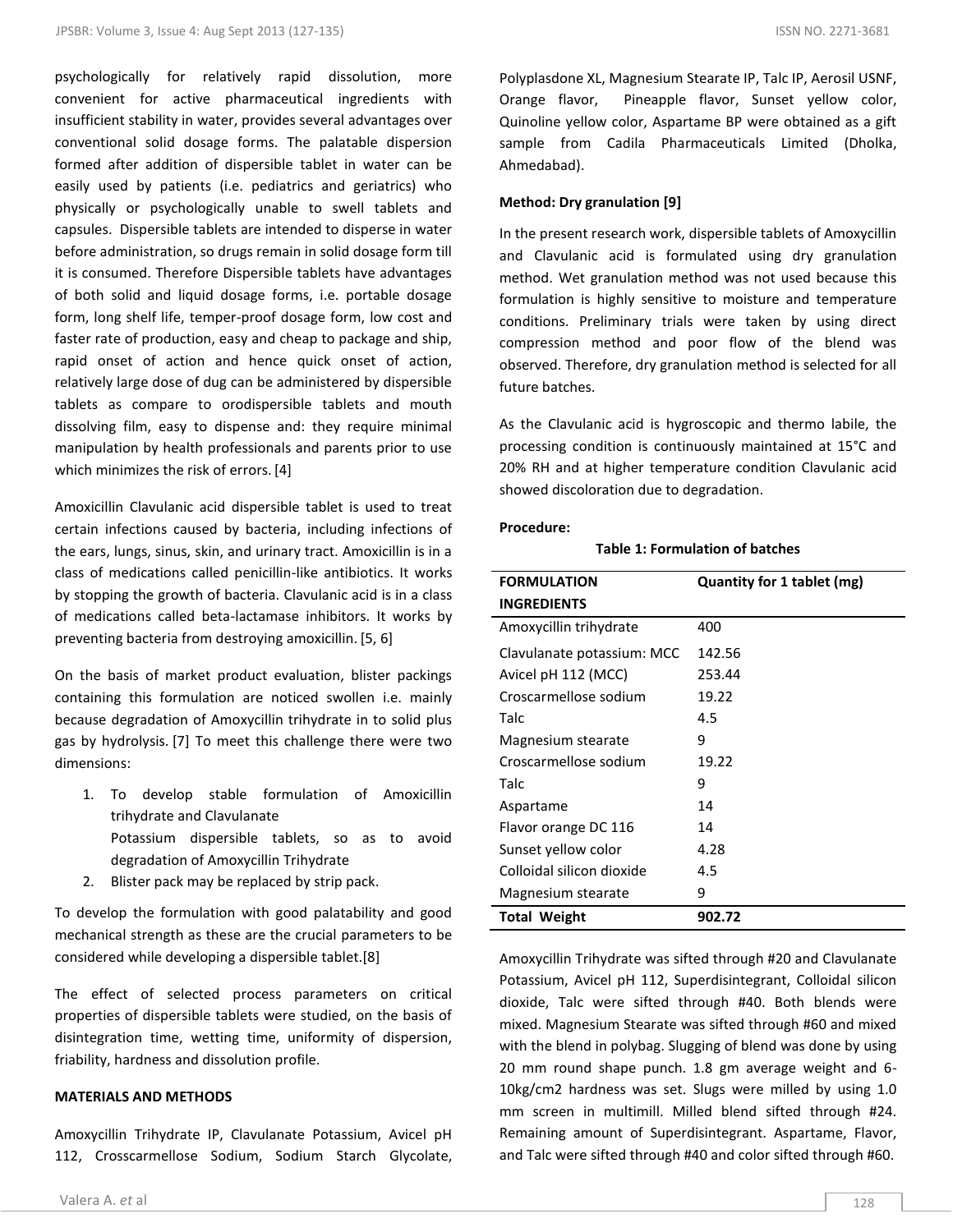## **OPTIMIZATION OF DIFFERENT FORMULATION PARAMETERS:** [ 9, 10, 11]

#### 1. **PROCESSING CONDITION**

**Table 2:** Different processing condition

| <b>Batch Code</b> | т1              |     | Т2    |     | тз     |     |  |
|-------------------|-----------------|-----|-------|-----|--------|-----|--|
| Operating         | $15^{\circ}$ C. | and | 25°C  | and | 35°C   | and |  |
| Condition         | 20% RH          |     | 30%RH |     | 40% RH |     |  |

#### **2. SUPERDISINTEGRANTS** [8]

|                     | <b>Table 3:</b> Different superdisintigrants |                            |                |     |                               |                |           |  |  |  |  |  |
|---------------------|----------------------------------------------|----------------------------|----------------|-----|-------------------------------|----------------|-----------|--|--|--|--|--|
| VARYING             | <b>TYPE</b>                                  | Quantity for 1 tablet (mg) |                |     |                               |                |           |  |  |  |  |  |
| INGREDIEN           |                                              |                            |                |     | <b>FORMULATION BATCH CODE</b> |                |           |  |  |  |  |  |
| Т                   |                                              |                            |                |     |                               |                |           |  |  |  |  |  |
|                     |                                              | A1                         | A2             | А3  | Α4                            | A5             | A6        |  |  |  |  |  |
| Sodium              | (Intragr                                     | 7.69                       | 11.            | 15. | 19.2                          | 23.0           | 26.91     |  |  |  |  |  |
| starch              | anular)                                      |                            | 53             | 38  | $\overline{2}$                | 7              |           |  |  |  |  |  |
| glycolate           | (Extragr                                     | 7.69                       | 11.            | 15. | 19.2                          | 23.0           | 26.91     |  |  |  |  |  |
|                     | anular)                                      |                            | 53             | 38  | 2                             | 7              |           |  |  |  |  |  |
|                     |                                              | <b>B1</b>                  | <b>B2</b>      | B3  | <b>B4</b>                     | <b>B5</b>      | <b>B6</b> |  |  |  |  |  |
| Cross               | (Intragr                                     | 1.92                       | 3.8            | 7.6 | 11.5                          | 15.3           | 19.22     |  |  |  |  |  |
| carmellose          | anular)                                      |                            | 4              | 9   | 3                             | 8              |           |  |  |  |  |  |
| sodium              | (Extragr                                     | 1.92                       | 3.8            | 7.6 | 11.5                          | 15.3           | 19.22     |  |  |  |  |  |
|                     | anular)                                      |                            | 4              | 9   | 3                             | 8              |           |  |  |  |  |  |
|                     |                                              | C <sub>1</sub>             | C <sub>2</sub> |     | C <sub>3</sub>                | C <sub>4</sub> |           |  |  |  |  |  |
| Crospovido<br>ne/   | (Intragr<br>anular)                          | 7.69                       | 11.53          |     | 15.38                         | 19.22          |           |  |  |  |  |  |
| Polyplasdo<br>ne XL | (Extragr<br>anular)                          | 7.69                       | 11.53          |     | 15.38                         | 19.22          |           |  |  |  |  |  |

#### **3. SWEETENER AND FLAVOR**

| Table 4: Different amount of sweetener and flavoring agent |  |
|------------------------------------------------------------|--|
|------------------------------------------------------------|--|

| VARYING INGREDIENT | Quantity for 1 tablet (mg)    |    |    |  |  |  |  |  |  |
|--------------------|-------------------------------|----|----|--|--|--|--|--|--|
|                    | <b>FORMULATION BATCH CODE</b> |    |    |  |  |  |  |  |  |
|                    | S1                            | S2 | S3 |  |  |  |  |  |  |
| Aspartame          | 10                            | 14 | 20 |  |  |  |  |  |  |
| Pineapple DC 106   | 10                            | 20 |    |  |  |  |  |  |  |

#### **4. COLOUR**

**Table 5:** Formulation of batches by using Different amount of

| color                   |                               |      |      |      |      |      |  |  |  |  |  |  |  |
|-------------------------|-------------------------------|------|------|------|------|------|--|--|--|--|--|--|--|
| VARYING                 | Quantity for 1 tablet (mg)    |      |      |      |      |      |  |  |  |  |  |  |  |
| INGREDIENT              | <b>FORMULATION BATCH CODE</b> |      |      |      |      |      |  |  |  |  |  |  |  |
|                         | F1                            | F2   | F3   | F4   | F5   | F6   |  |  |  |  |  |  |  |
| yellow<br><b>Sunset</b> | 2.14                          | 4.28 | 6.42 |      |      |      |  |  |  |  |  |  |  |
| color                   |                               |      |      |      |      |      |  |  |  |  |  |  |  |
| Quinoline               |                               |      |      | 2.14 | 4.28 | 6.42 |  |  |  |  |  |  |  |
| vellow color            |                               |      |      |      |      |      |  |  |  |  |  |  |  |

In polybag blends were mixed. Magnesium stearate was sifted through #60 and mixed with the blend in polybag properly. Blend was compressed to prepare tablets.

#### **EVALUATION AND RESULTS**

#### **1. DRUG EXCIPIENT COMPATIBILITY**

Drug excipients interaction was checked out by comparing the FTIR spectra of pure drug amoxycillin trihydrate, clavulanate potassium and FTIR spectra of the physical mixture of drug + excipients.

(Figure: 1)



**Figure 1 .** FTIR spectra of (A)Amoxycillin trihydrate & (B) lavulanate potassium

IR spectra indicate no significant difference in characteristic peak at wave numbers of the drug in presence of the excipient. Thus, IR spectra indicated no drug-excipient interaction. (Figure 2)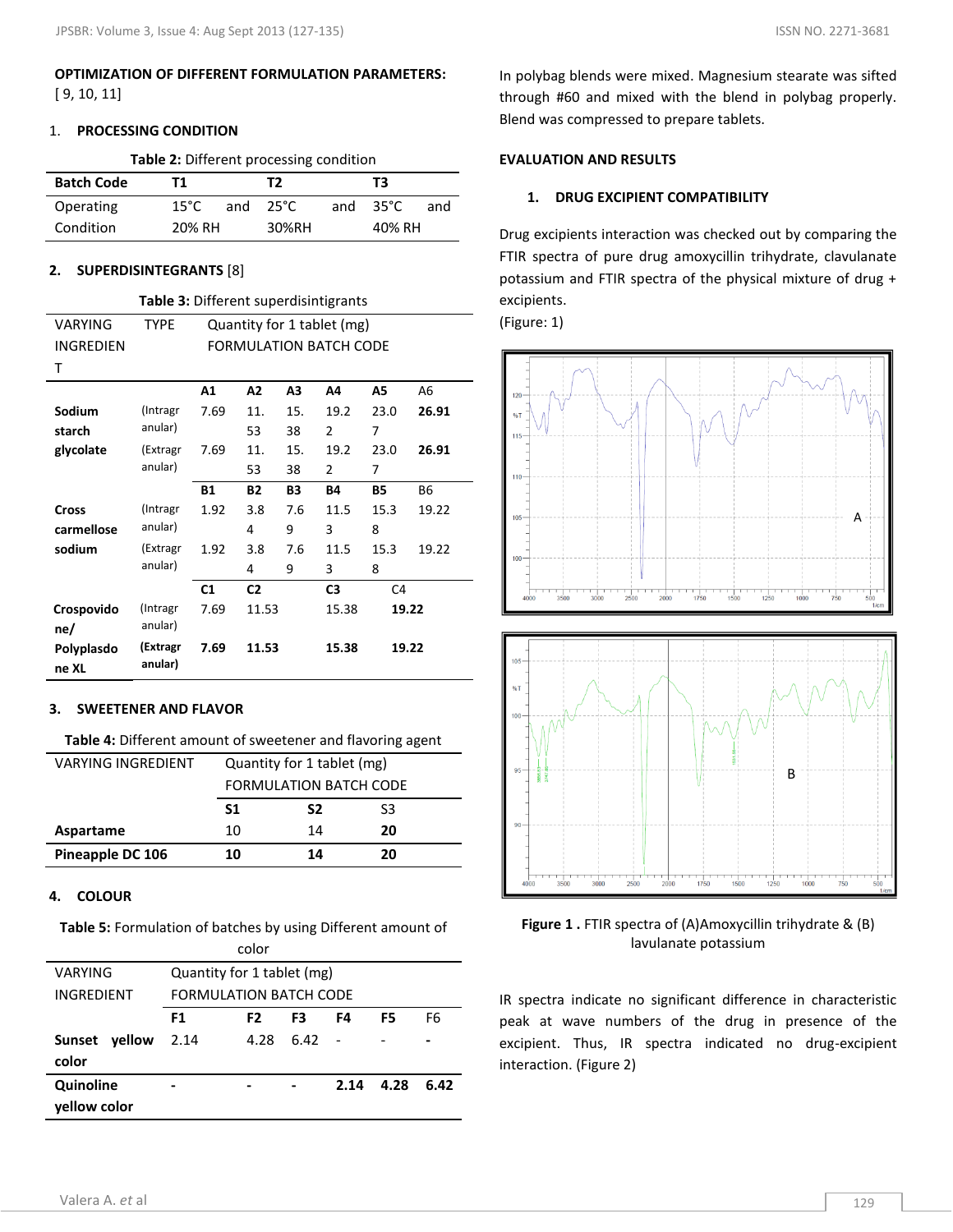



#### **1. PRECOMPRESSION**

|                |        |             |               | rable 6. Precompression parameters |           |
|----------------|--------|-------------|---------------|------------------------------------|-----------|
| <b>Batch</b>   | Angle  | <b>Bulk</b> | <b>Tapped</b> | %Carr's                            | Hausner's |
|                | of     | density     | density       | index                              | ratio     |
|                | repose | (gm/ml)     | (gm/ml)       |                                    |           |
|                | (θ)    |             |               |                                    |           |
| A <sub>1</sub> | 28.53  | 0.702       | 0.954         | 26.39                              | 1.358     |
| A2             | 25.11  | 0.802       | 0.954         | 26.38                              | 1.358     |
| A3             | 25.24  | 0.802       | 0.954         | 26.38                              | 1.358     |
| Α4             | 25.81  | 0.684       | 0.955         | 26.18                              | 1.396     |
| A5             | 26.33  | 0.684       | 0.955         | 26.18                              | 1.396     |
| А6             | 27.89  | 0.434       | 0.555         | 21.74                              | 1.278     |
| <b>B1</b>      | 27.11  | 0.434       | 0.555         | 21.74                              | 1.278     |
| <b>B2</b>      | 24.88  | 0.429       | 0.562         | 23.42                              | 1.282     |
| <b>B3</b>      | 25.60  | 0.545       | 0.714         | 23.64                              | 1.309     |
| <b>B4</b>      | 24.51  | 0.545       | 0.714         | 23.64                              | 1.309     |
| <b>B5</b>      | 25.28  | 0.545       | 0.714         | 23.64                              | 1.309     |
| <b>B6</b>      | 24.62  | 0.545       | 0.714         | 23.64                              | 1.309     |
| C1             | 24.81  | 0.540       | 0.728         | 25.89                              | 1.349     |
| C <sub>2</sub> | 25.33  | 0.600       | 0.705         | 15.00                              | 1.176     |
| C3             | 24.76  | 0.600       | 0.705         | 15.00                              | 1.176     |
| C <sub>4</sub> | 24.24  | 0.605       | 0.756         | 20.00                              | 1.25      |

#### **Table 6: Precompression parameters**

## **2. IN VITRO DRUG RELEASE STUDY[13]**

Determination of drug release from the disintegrated tablets was carried out in a USP-II paddle apparatus by using 900 ml of water at 37±0.5º as dissolution medium.The sample was taken after various time intervals and absorbance was measured using HPLC.



 **Figure 5.1:** HPLC graph of standard and sample

## **3. FORMULATION PARAMETERS[12]**

| <b>TEST PARAMETERS</b>              |           |             |                |             |             |             |             |             | <b>RESULTS</b> |             |             |             |                |           |                |             |
|-------------------------------------|-----------|-------------|----------------|-------------|-------------|-------------|-------------|-------------|----------------|-------------|-------------|-------------|----------------|-----------|----------------|-------------|
|                                     | A1        | A2          | A <sub>3</sub> | A4          | A5          | A6          | <b>B1</b>   | <b>B2</b>   | B <sub>3</sub> | <b>B4</b>   | <b>B5</b>   | <b>B6</b>   | C <sub>1</sub> | C2        | C <sub>3</sub> | C4          |
| Average wt (mg)                     | 900       | 900         | 900            | 900         | 900         | 900         | 900         | 900         | 900            | 900         | 900         | 900         | 900            | 900       | 900            | 900         |
| Thickness(mm)                       | $6 - 6.2$ | $6 - 6.2$   | $6 - 6.2$      | $6 - 6.2$   | $6 - 6.2$   | $6 - 6.2$   | $6 - 6.2$   | $6 - 6.2$   | $6 - 6.2$      | $6 - 6.2$   | $6 - 6.2$   | $6 - 6.2$   | $6 - 6.2$      | $6 - 6.2$ | $6 - 6.2$      | $6 - 6.2$   |
| Hardness(kg/cm <sup>2</sup> )       |           | 9           |                | 10          | 12          | 13          | 4           | 5           |                | 9           | 10          | 12          |                |           | 9              | 11          |
| Friability (%)                      | 0.6       | 0.5         | 0.7            | 0.4         | 0.3         | 0.2         | 0.7         | 0.4         | 0.5            | 0.4         | 0.2         | 0.2         | 0.54           | 0.41      | 0.32           | 0.21        |
| Wetting time (sec)                  | 123       | 117         | 106            | 104         | 97          | 92          | 103         | 94          | 86             | 81          | 73          | 69          | 102            | 93        | 89             | 81          |
| Uniformity of                       | FAIL      | <b>PASS</b> | PASS           | <b>PASS</b> | <b>PASS</b> | <b>PASS</b> | <b>PASS</b> | <b>PASS</b> | <b>PASS</b>    | <b>PASS</b> | <b>PASS</b> | <b>PASS</b> | <b>FAIL</b>    | FAIL      | <b>PASS</b>    | <b>PASS</b> |
| dispersion                          |           |             |                |             |             |             |             |             |                |             |             |             |                |           |                |             |
| <b>Disintegration time</b><br>(sec) | 82        | 76          | 58             | 59          | 72          | 95          | 78          | 69          | 61             | 54          | 45          | 42          | 85             | 71        | 67             | 58          |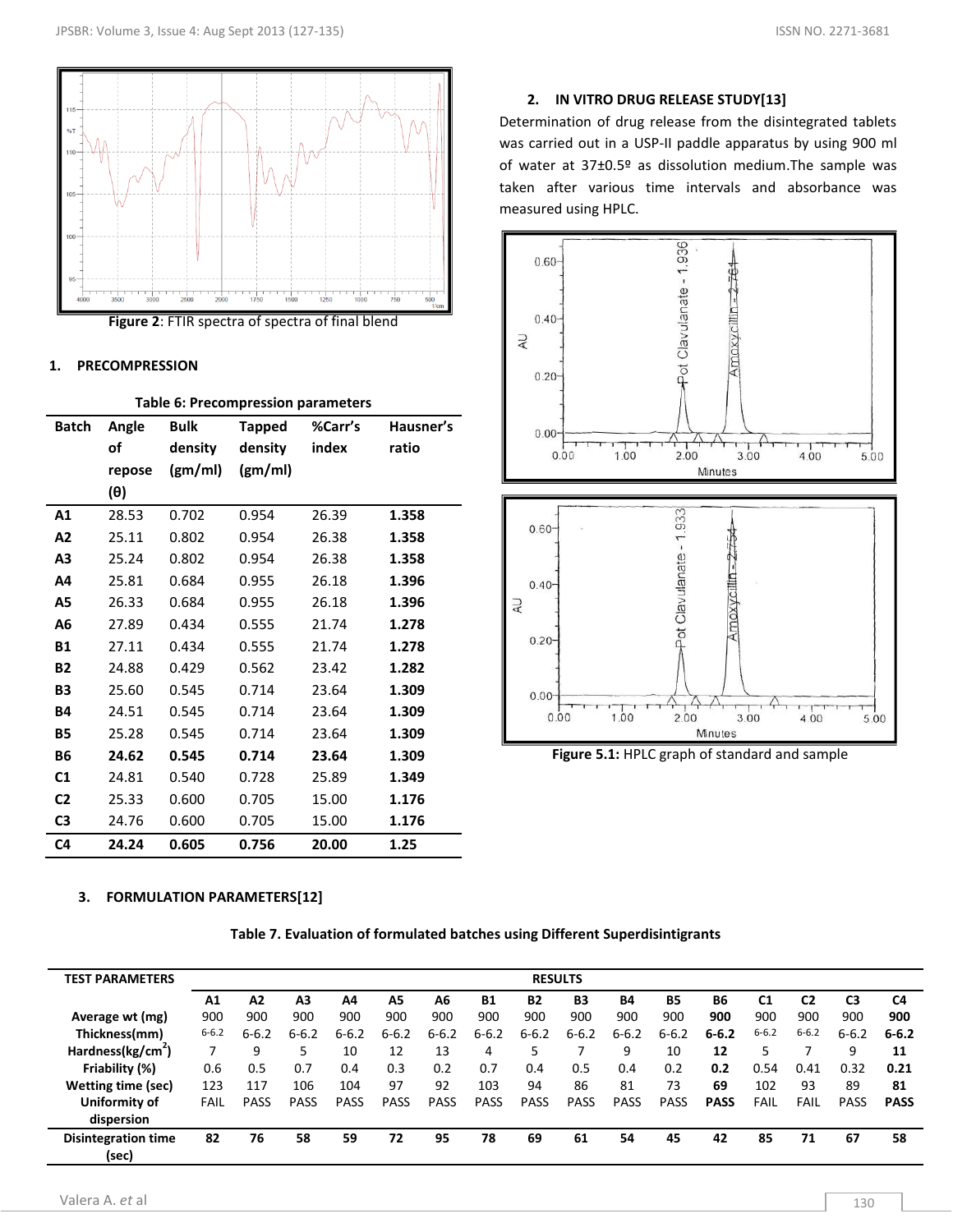

**Figure 5.1:** HPLC graph of standard and sample **Table 7. % Cumulative drug release of formulated batches using Different Superdisintigrants**

| TIME             |                                                |                         |                        |                        |                     |                                  |                |                                     |                | <b>CUMULATIVE % DRUG RELEASE (MEAN ± S.D.)</b> |                |                |                |                                                |                |                                                    |
|------------------|------------------------------------------------|-------------------------|------------------------|------------------------|---------------------|----------------------------------|----------------|-------------------------------------|----------------|------------------------------------------------|----------------|----------------|----------------|------------------------------------------------|----------------|----------------------------------------------------|
|                  | A1                                             | A2                      | A <sub>3</sub>         | A4                     | A <sub>5</sub>      | A6                               | Β1             | B2                                  | B3             | <b>B4</b>                                      | Β5             | <b>B6</b>      | C1             | C <sub>2</sub>                                 | C <sub>3</sub> | C <sub>4</sub>                                     |
| 0                | 0                                              | $\mathbf 0$             | $\pmb{0}$              | 0                      | $\mathbf 0$         | 0                                | 0              | $\mathbf 0$                         | 0              | $\mathbf 0$                                    | $\pmb{0}$      | $\mathbf 0$    | $\mathbf{0}$   | $\mathbf 0$                                    | 0              | $\pmb{0}$                                          |
| 5<br><b>SEC</b>  | 43.5<br>5<br>±0.1<br>$\overline{7}$            | 49.2<br>$2\pm 0.$<br>25 | 65.5<br>1±0.<br>29     | 49.7<br>8±0.<br>15     | 55.45<br>±.<br>0.28 | 69.16<br>±0.08                   | 52.41<br>±0.15 | 49.2<br>3<br>±0.1<br>5              | 52.78<br>±0.15 | 57.48<br>±0.63                                 | 68.51<br>±0.05 | 71.13<br>±0.35 | 42.48<br>±0.63 | 52.4<br>$\mathbf{1}$<br>±0.1<br>5              | 56.22<br>±0.24 | 68.5<br>$\mathbf{1}$<br>±0.0<br>5                  |
| 10<br><b>SEC</b> | 52.5<br>5<br>±0.2<br>$\overline{3}$            | 61.5<br>4±0.<br>33      | 72.4<br>3±0.<br>15     | 65.2<br>2±0.<br>06     | 65.34<br>±0.56      | 71.31<br>±0.61                   | 60.55<br>±0.23 | 63.5<br>4<br>±0.2<br>$\overline{2}$ | 69.22<br>±0.06 | 67.25<br>±0.56                                 | 76.43<br>±0.15 | 82.45<br>±0.61 | 57.25<br>±0.56 | 60.5<br>5<br>±0.2<br>3                         | 61.54<br>±0.33 | 76.4<br>3<br>±0.1<br>5                             |
| 30<br><b>SEC</b> | 65.4<br>5<br>±0.5<br>8                         | 75.3<br>$4\pm0.$<br>14  | 82.2<br>±0.2<br>4      | 70.3<br>$4\pm0.$<br>85 | 79.4<br>±0.05       | 84.34<br>±0.01<br>$\overline{2}$ | 70.56<br>±0.12 | 72.3<br>4<br>±0.1<br>6              | 75.34<br>±0.65 | 80.40<br>±0.05                                 | 88.20<br>±0.63 | 86.34<br>±0.45 | 78.40<br>±0.05 | 70.5<br>6<br>±0.1<br>$\overline{2}$            | 73.34<br>±0.16 | 88.2<br>$\pmb{0}$<br>±0.6<br>$\overline{3}$        |
| 1<br><b>MIN</b>  | 88.2<br>$\overline{2}$<br>±0.1<br>5            | 87.4<br>5±0.<br>60      | 91.4<br>8±0.<br>36     | 90.3<br>4±0.<br>49     | 90.89<br>±0.10      | 92.34<br>±0.48                   | 88.22<br>±0.15 | 87.4<br>5<br>±0.6<br>3              | 92.34<br>±0.49 | 91.89<br>±0.51                                 | 94.48<br>±0.36 | 98.45<br>±0.48 | 85.89<br>±0.51 | 88.2<br>$\overline{2}$<br>±0.1<br>5            | 85.41<br>±0.60 | 94.4<br>8<br>±0.3<br>6                             |
| 3<br><b>MIN</b>  | 93.3<br>4<br>±0.3<br>$\overline{3}$            | 95.8<br>9±0.<br>45      | 97.3<br>$4\pm0.$<br>48 | 95.3<br>2±0.<br>58     | 95.90<br>±0.96      | 98.89<br>±0.51                   | 93.34<br>±0.33 | 95.8<br>9<br>±0.4<br>5              | 95.43<br>±0.58 | 95.90<br>±0.96                                 | 98.37<br>±0.48 | 99.79<br>±0.51 | 92.90<br>±0.96 | 93.3<br>4<br>±0.3<br>3                         | 95.82<br>±0.45 | 98.3<br>$\overline{7}$<br>±0.4<br>8                |
| 5<br><b>MIN</b>  | 97.3<br>5<br>±0.6<br>5                         | 97.7<br>8±0.<br>35      | 99.2<br>5±0.<br>57     | 97.5<br>3<br>±0.5      | 98.67<br>±0.23      | 99.43<br>±0.22                   | 97.35<br>±0.65 | 97.7<br>8<br>±0.3<br>5              | 97.55<br>±0.5  | 98.67<br>±0.23                                 | 99.28<br>±0.57 | 99.83<br>±0.22 | 97.67<br>±0.23 | 97.3<br>5<br>±0.6<br>5                         | 97.68<br>±0.35 | 99.2<br>8<br>±0.5<br>$\overline{7}$                |
| 10<br><b>MIN</b> | 99.6<br>$\mathbf{1}$<br>±0.1<br>$\overline{2}$ | 99.6<br>2±0.<br>28      | 99.7<br>6±0.<br>63     | 99.5<br>7±0.<br>16     | 99.68<br>±0.56      | 99.79<br>±0.55                   | 99.61<br>±0.12 | 99.6<br>$\overline{2}$<br>±0.2<br>8 | 99.57<br>±0.16 | 99.68<br>±0.56                                 | 99.76<br>±0.63 | 99.88<br>±0.55 | 99.68<br>±0.56 | 99.6<br>$\mathbf{1}$<br>±0.1<br>$\overline{2}$ | 99.71<br>±0.28 | 99.7<br>$\boldsymbol{6}$<br>±0.6<br>$\overline{3}$ |
| 15<br><b>MIN</b> | 99.4<br>9<br>±0.0<br>5                         | 99.7<br>3±0.<br>47      | 99.9<br>1±0.<br>28     | 99.6<br>2±0.<br>97     | 99.69<br>±0.26      | 99.89<br>±0.12                   | 99.49<br>±0.63 | 99.7<br>3<br>±0.4<br>$\overline{7}$ | 99.60<br>±0.97 | 99.94<br>±0.36                                 | 99.94<br>±0.36 | 99.98<br>±0.48 | 99.69<br>±0.33 | 99.4<br>9<br>±0.6<br>3                         | 99.45<br>±0.45 | 99.9<br>4<br>±0.3<br>$\boldsymbol{6}$              |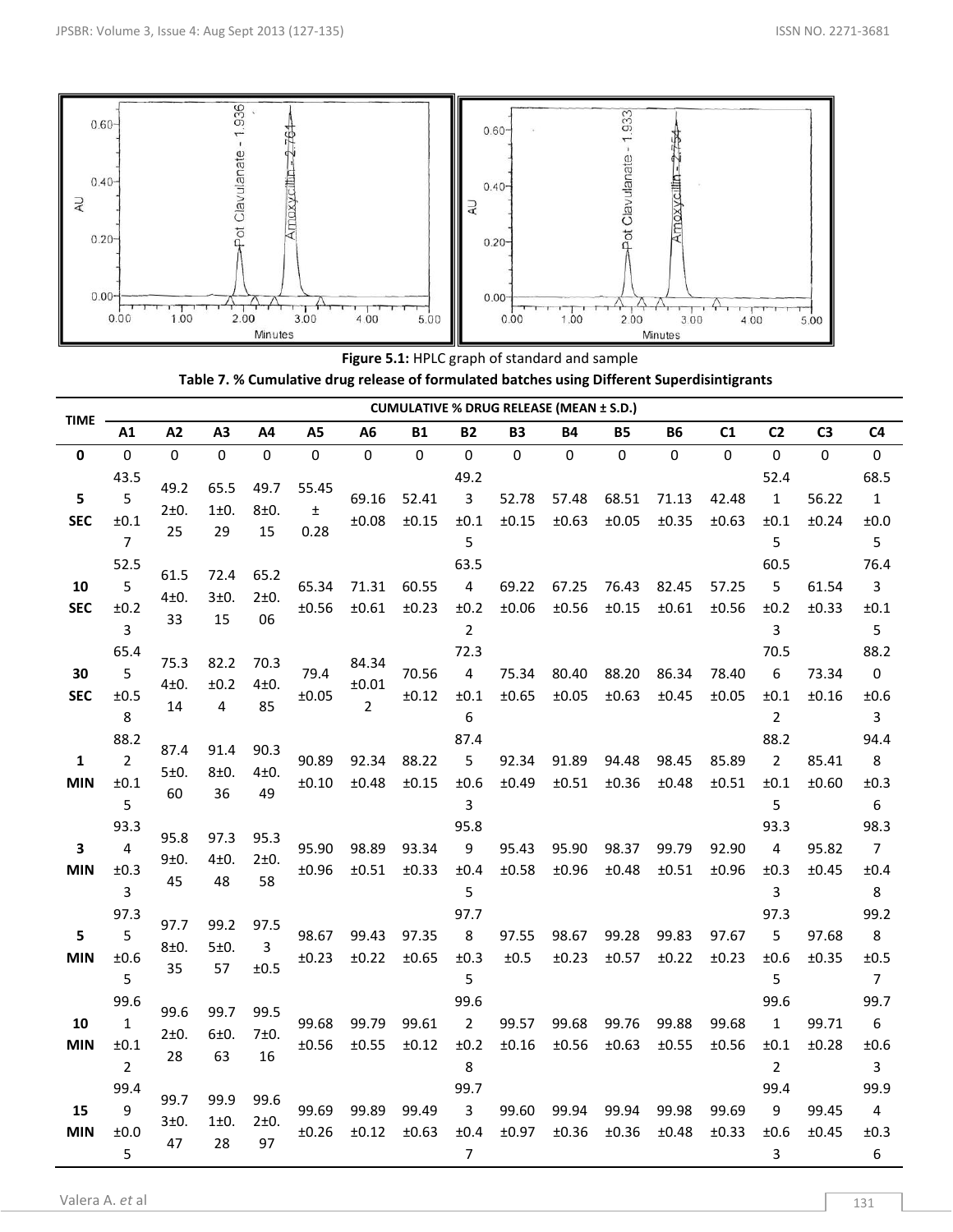## **3. IN VITRO DRUG RELEASE STUDY[13]**

Determination of drug release from the disintegrated tablets was carried out in a USP-II paddle apparatus by using 900 ml of water at 37±0.5º as dissolution medium.The sample was taken after various time intervals and absorbance was measured using HPLC.



**Figure 5 A.** Dissolution profile for batches prepared by sodium starch glycolate



**Figure 5 B.** Dissolution profile for batches prepared by croscarmellose sodium



**Figure 6:** Dissolution profile for batches prepared by Crospovidon



**Figure 6 a.** Dissolution profile for batches prepared by sweetener.



**Figure 6 B.** Dissolution profile for batches prepared by flavoring agent

## **DISCUSSION**

## **1. PROCESSING CONDITION**

Batch T2 showed slight discoloration of tablet because Clavulanate potassium is highly sensitive to temperature and humidity. Batch T3 showed sticking and picking problem during tablet compression and tablet discoloration was also observed. There was not any type of problem with Batch T1.So further trials were taken at 15°C and 20%RH.

## **2. SUPERDISINTEGRANTS**

The batches  $A1 - A6$  were prepared to explore the disintegration potential of Sodium starch glycolate. On addition of Sodium starch glycolate batch A1 and A2 showed increase in hardness and friability. Batch A3 and A4 showed disintegration time within one minute where as A1, A2, A5 and A6 showed disintegration time within 3 minutes. A3 showed minimum disintegration time but friability is more. All batches passed uniformity of dispersion except A1.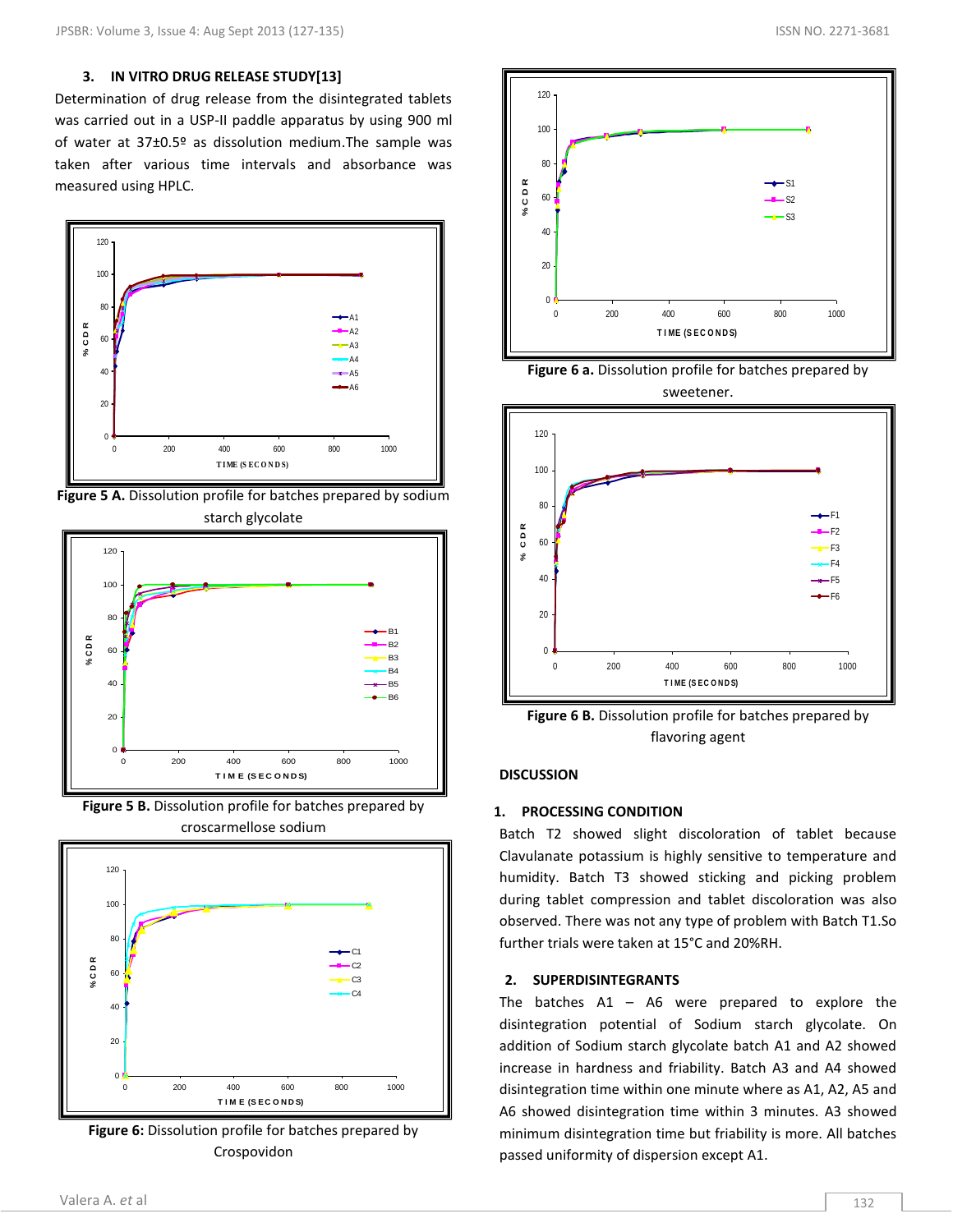**Table 7. %Cumulative drug release of formulated batches using Different sweetener and flavoring agent**

|               |                          |                | <b>CUMULATIVE % DRUG RELEASE (MEAN ± S.D.)</b> |                      |                |                |                |                |                |  |  |  |  |  |
|---------------|--------------------------|----------------|------------------------------------------------|----------------------|----------------|----------------|----------------|----------------|----------------|--|--|--|--|--|
| <b>TIME</b>   | S <sub>1</sub>           | <b>S2</b>      | S <sub>3</sub>                                 | F <sub>1</sub>       | F <sub>2</sub> | F <sub>3</sub> | F4             | F <sub>5</sub> | F6             |  |  |  |  |  |
| 0             | 0                        | $\mathbf 0$    | 0                                              | 0                    | 0              | 0              | $\mathbf 0$    | 0              | 0              |  |  |  |  |  |
| 5 SEC         | 52.78                    | 57.48          | 55.45                                          | 44.41                | 49.23          | 49.22          | 47.48          | 50.51          | 52.13          |  |  |  |  |  |
| <b>10 SEC</b> | ±0.15<br>69.22           | ±0.13<br>67.25 | ±0.28<br>65.34                                 | ±0.18<br>63.55 $\pm$ | ±0.05<br>63.54 | ±0.28<br>61.54 | ±0.63<br>67.25 | ±0.18<br>69.43 | ±0.15<br>68.45 |  |  |  |  |  |
|               | ±0.06                    | ±0.48          | ±0.56                                          | 0.36                 | ±0.42          | ±0.23          | ±0.56          | ±0.15          | ±0.61          |  |  |  |  |  |
| <b>30 SEC</b> | 75.34                    | 80.40          | 79.4                                           | 79.56                | 72.34          | 75.34          | 80.40          | 78.20          | 71.34          |  |  |  |  |  |
| 1 MIN         | ±0.65<br>92.34           | ±0.05<br>91.89 | ±0.05<br>90.89                                 | ±0.21<br>88.22       | ±0.16<br>88.45 | ±0.15<br>87.45 | ±0.05<br>91.89 | ±0.26<br>87.48 | ±0.74<br>90.45 |  |  |  |  |  |
|               | ±0.49                    | ±0.51          | ±0.10                                          | ±0.15                | ±0.13          | ±0.63          | ±0.51          | ±0.36          | ±0.48          |  |  |  |  |  |
| 3 MIN         | 95.43                    | 95.90          | 95.9 ±0.96                                     | 93.34                | 95.15          | 95.89          | 95.90          | 96.37          | 95.92          |  |  |  |  |  |
| 5 MIN         | ±0.58<br>$97.55 \pm 0.5$ | ±0.96<br>98.67 | 98.67                                          | ±0.33<br>97.35       | ±0.45<br>97.78 | ±0.45<br>97.78 | ±0.96<br>98.67 | ±0.48<br>97.28 | ±0.53<br>98.96 |  |  |  |  |  |
|               |                          | ±0.03          | ±0.23                                          | ±0.05                | ±0.35          | ±0.35          | ±0.23          | ±0.57          | ±0.22          |  |  |  |  |  |
| <b>10 MIN</b> | 99.57                    | 99.68          | 99.68                                          | 99.49                | 99.62          | 99.62          | 99.68          | 99.76          | 99.79          |  |  |  |  |  |
| <b>15 MIN</b> | ±0.16<br>99.60           | ±0.56<br>99.69 | ±0.56<br>99.69                                 | ±0.12<br>99.61       | ±0.24<br>99.73 | ±0.28<br>99.81 | ±0.51<br>99.92 | ±0.63<br>99.94 | ±0.53<br>99.89 |  |  |  |  |  |
|               | ±0.97                    | ±0.33          | ±0.26                                          | ±0.03                | ±0.57          | ±0.47          | ±0.36          | ±0.69          | ±0.49          |  |  |  |  |  |

The batches  $B1 - B6$  were prepared to explore the disintegration potential of Croscarmellose Sodium. Addition of Croscarmellose Sodium in the batch B1 – B6 showed improvement in hardness and friability. Table showed that increase in the concentration of Croscarmellose Sodium, the disintegration time decreases and at the same time wetting time decreases. The batches prepared using Croscarmellose Sodium showed lower friability and disintegration time. The batches B3, B4 and B5 showed disintegration time less than one minute while batches B1, B2 and B3 showed disintegration time less than 3 minute. B6 batch showed best results amongst all batches on the basis of hardness, friability and disintegration time. Croscarmellose Sodium showed lower friability, disintegration time than Sodium starch glycolate batches. All of the prepared batches passed from uniformity of dispersion. Optimized concentration of croscarmellose sodium was found to be 5%.

The batches  $C1 - C4$  were prepared to explore the disintegration potential of Polyplasdone XL. Addition of Polyplasdone XL in the batch  $C1 - C4$  showed improvement in hardness and friability. Table showed that increase in the concentration of Polyplasdone XL, the disintegration time decreases and at the same time wetting time decreases. The batches prepared using Polyplasdone XL showed lower friability and disintegration time. The batch C4 showed disintegration time less than one minute while batches C1, C2 and C3 showed disintegration time less than 3 minute. Batches prepared using Polyplasdone XL showed more disintegration time as compare to batches prepared from croscarmellose sodium.

Formulation batches prepared by using Croscarmellose sodium showed minimum disintegration time, wetting time, friability, sufficient hardness and good uniformity of dispersion as compare to batches that were prepared by using Sodium starch glycolate and Crospovidon. Optimized concentration of Croscarmellose sodium was found to be 5%.

## **3. SWEETENER AND FLAVOR**

Batches S1 to S3 prepared by using 0.12%, 0.16%, 0.24% of Aspartame and Flavor respectively. Batch S1 didn't show appropriate sweetness and flavor. Batch S2 showed acceptable sweetness, flavor and appropriate palatability. Where as, batch S3 showed more amount of sweetness and flavor that is not needed. So final optimized concentration of sweetener and flavor was found to be 0.16% and pineapple flavor showed excellent result by tasting as compare to orange flavor. So in the final formulation pineapple flavor will be preferred.

## **4. COLOUR**

Batches F1 to F6 prepared by using 0.25%, 0.5%, and 0.75% of colors. Batches F4, F5 and F6 showed more elegant color and uniformity of color distribution as compare to F1, F2 and F3 batches. Batch F5 showed most elegant appearance. So optimized color quinoline yellow at concentration 0.50% was found to be most appropriate.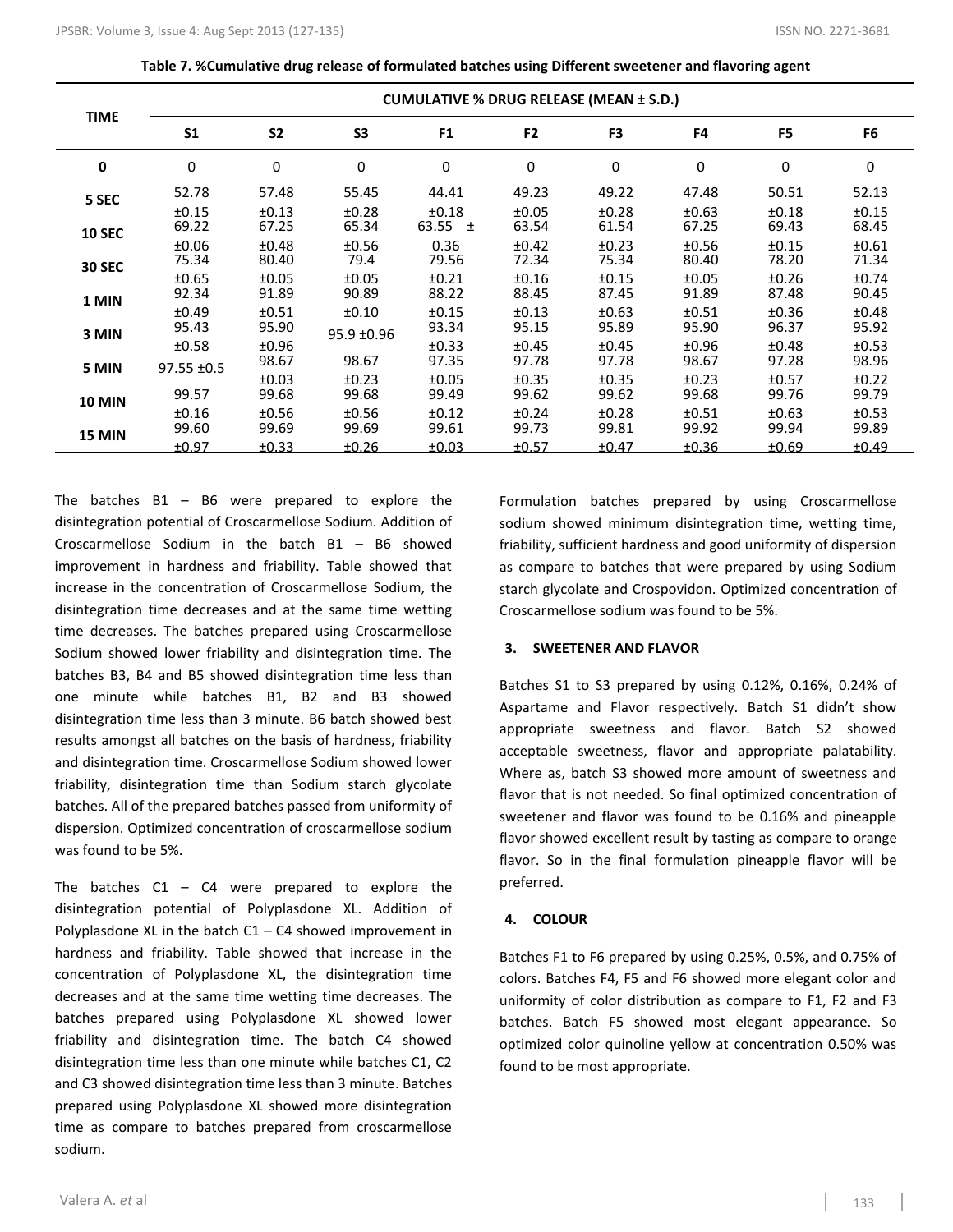## **STABILITY TESTING FOR FINAL PRODUCT**

## **A) Packing: Alu- Alu Blister:**

**Table 14.** Stability testing at different temperature in blister packing

| <b>Physical parameters</b>                       | 2 to $8^{\circ}$ C |       |       |                | 25± 2°C, 60 ± 5% RH |       | 40± 2°C ,75 ± 5% RH |       |       |
|--------------------------------------------------|--------------------|-------|-------|----------------|---------------------|-------|---------------------|-------|-------|
|                                                  | <b>Initial</b>     | 1 M   | 2M    | <b>Initial</b> | 1 M                 | 2M    | <b>Initial</b>      | 1 M   | 2M    |
| Appearance                                       | Good               | Good  | Good  | Good           | Good                | Good  | Good                | DC    | DC    |
| Weight gain<br>(mg)                              |                    |       |       | ٠              | 20                  | 25    | -                   | 40    | 50    |
| Percentage drug content (Amoxycillin trihydrate) | 99.98              | 99.87 | 98.72 | 99.98          | 99.74               | 98.69 | 99.98               | 99.79 | 98.53 |
| Percentage drug content (Clavulanate potassium)  | 99.84              | 99.75 | 98.53 | 99.84          | 99.64               | 98.51 | 99.84               | 99.68 | 98.44 |
| Hardness (kg/cm2)                                | 10                 | 10    | 11    | 10             | 11                  | 12    | 10                  | 11    | 13    |
| Disintegration time(sec)                         | 44                 | 47    | 53    | 44             | 48                  | 55    | 44                  | 52    | 55    |
| <b>Wetting time(sec)</b>                         | 71                 | 75    | 79    | 71             | 78                  | 80    | 71                  | 78    | 90    |

DC= Discoloration, %Drug release

| Table 15 %Drug release after stability period |             |                           |  |             |             |  |  |
|-----------------------------------------------|-------------|---------------------------|--|-------------|-------------|--|--|
| Amoxycillin trihydrate                        |             | Clavulanate potassium     |  |             |             |  |  |
| SR NO                                         | TIME(month) | 40± 2°C, 75 ± 5% RH SR NO |  | TIME(month) | 40± 2°C ,75 |  |  |
|                                               |             |                           |  |             | ± 5% RH     |  |  |
|                                               |             | 99.99                     |  |             | 99.99       |  |  |
| 2                                             |             | 98.84                     |  |             | 98.78       |  |  |
|                                               |             | 98.56                     |  |             | 98.62       |  |  |

Observation: Blister pack observed swollen after 2 months.

## **B) Packing: Strip pack.**

| <b>Physical parameters</b>                       |                | 2 to $8^{\circ}$ C |       | 25± 2°C, 60 ± 5% RH |       | 40± 2°C, 75 ± 5% RH |                          |       |      |
|--------------------------------------------------|----------------|--------------------|-------|---------------------|-------|---------------------|--------------------------|-------|------|
|                                                  |                | 1 M                | 2M    | <b>Initial</b>      | 1 M   | 2M                  | <b>Initial</b>           | 1 M   | 2M   |
| Appearance                                       | Good           | Good               | Good  | Good                | Good  | Good                | Good                     | DC    | DC   |
| Weight gain (mg)                                 | $\blacksquare$ | $\blacksquare$     |       | ۰.                  | 20    | 25                  | $\overline{\phantom{a}}$ | 40    | 50   |
| Percentage drug content (Amoxycillin trihydrate) | 99.98          | 99.91              | 98.85 | 99.98               | 99.83 | 98.79               | 99.98                    | 99.76 | 98.1 |
| Percentage drug content (Clavulanate potassium)  |                | 99.89              | 98.83 | 99.92               | 99.87 | 98.81               | 99.92                    | 99.67 | 98.4 |
| Hardness (kg/cm2)                                | 10             | 10                 | 11    | 10                  | 11    | 12                  | 10                       | 11    | 13   |
| Disintegration time(sec)                         |                | 45                 | 48    | 44                  | 51    | 57                  | 44                       | 53    | 59   |
| <b>Wetting time(sec)</b>                         |                | 72                 | 76    | 71                  | 76    | 79                  | 71                       | 74    | 82   |

## **Table 17. %Drug release after stability period**

| Amoxycillin trihydrate |             |                     |             | Clavulanate potassium |             |
|------------------------|-------------|---------------------|-------------|-----------------------|-------------|
| SR NO                  | TIME(month) | 40± 2°C, 75 ± 5% RH | <b>SRNO</b> | TIME(month)           | 75, 40± 2°C |
|                        |             | 99.99               |             |                       | 99.99       |
|                        |             | 99.95               |             |                       | 99.78       |
|                        |             | 99.61               |             |                       | 99.67       |